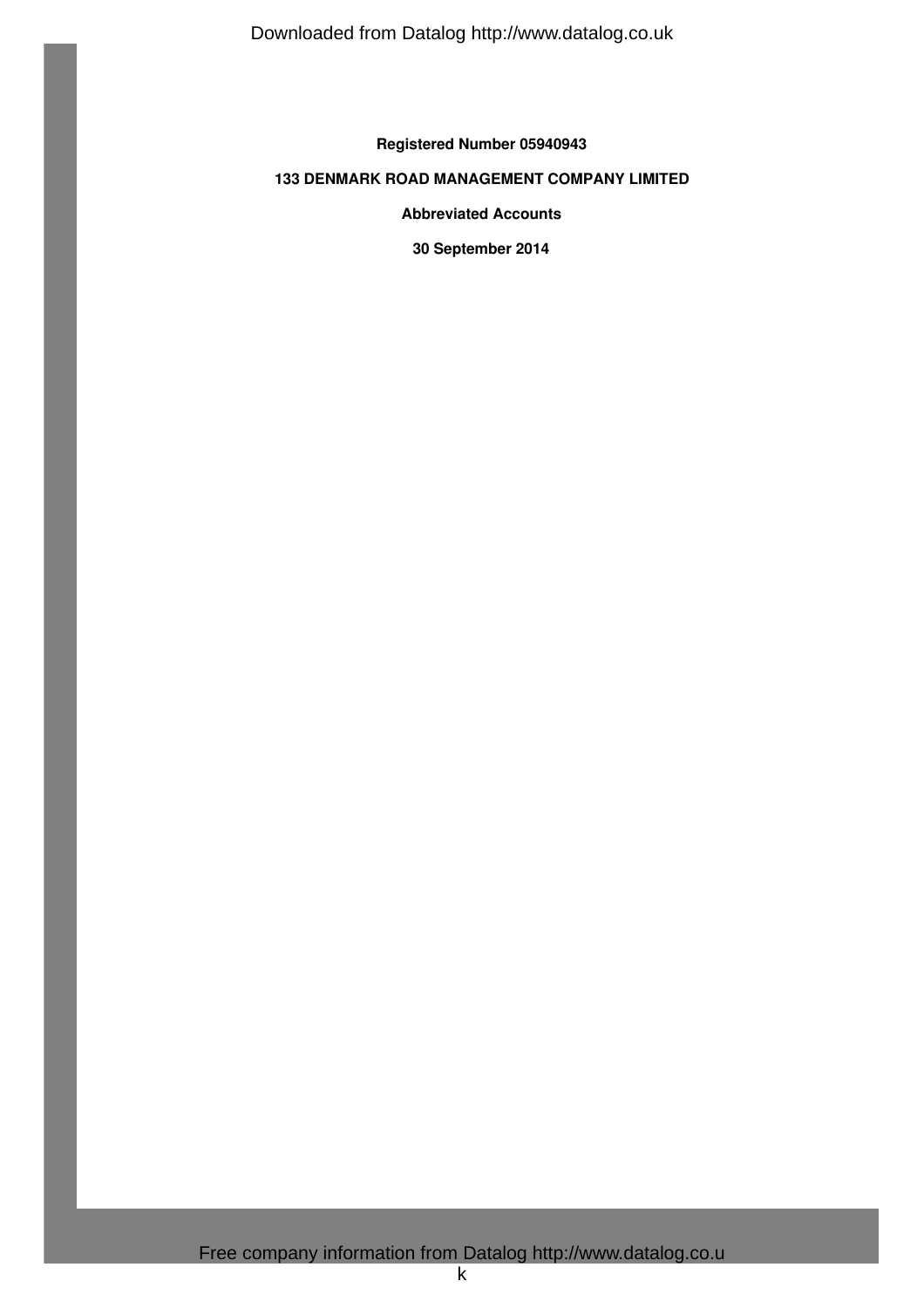# **133 DENMARK ROAD MANAGEMENT COMPANY LIMITED Registered Number 05940943**

### **Abbreviated Balance Sheet as at 30 September 2014**

|                                       | <b>Notes</b> | 2014 | 2013 |
|---------------------------------------|--------------|------|------|
|                                       |              | £    | £    |
| <b>Current assets</b>                 |              |      |      |
| Cash at bank and in hand              |              | 22   |      |
|                                       |              | 22   |      |
| Net current assets (liabilities)      |              | 22   |      |
| Total assets less current liabilities |              | 22   |      |
| Total net assets (liabilities)        |              | 22   |      |
| <b>Reserves</b>                       |              |      |      |
| Income and expenditure account        |              | 22   |      |
| <b>Members' funds</b>                 |              | 22   |      |

- For the year ending 30 September 2014 the company was entitled to exemption under section 477 of the Companies Act 2006 relating to small companies.
- The members have not required the company to obtain an audit in accordance with section 476 of the Companies Act 2006.
- The directors acknowledge their responsibilities for complying with the requirements of the Act with respect to accounting records and the preparation of accounts.
- These accounts have been prepared in accordance with the provisions applicable to companies subject to the small companies regime.

Approved by the Board on 28 January 2015

And signed on their behalf by: **Paula Morris, Director**